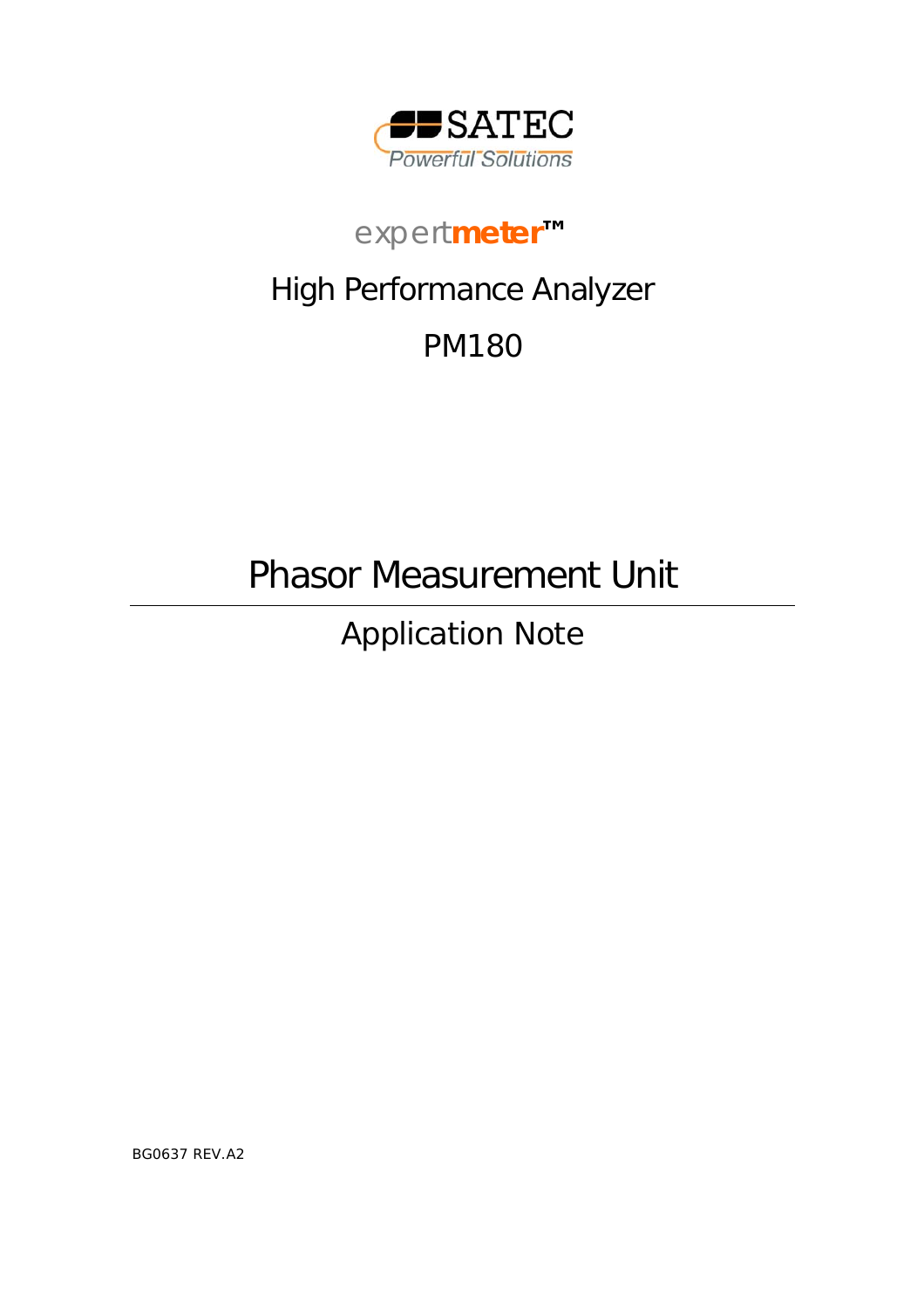REVISION HISTORY

|                | May 2021 Release |                                                                    |
|----------------|------------------|--------------------------------------------------------------------|
| A <sub>2</sub> |                  | <b>Oct 2021 LAdded M performance class and unit specifications</b> |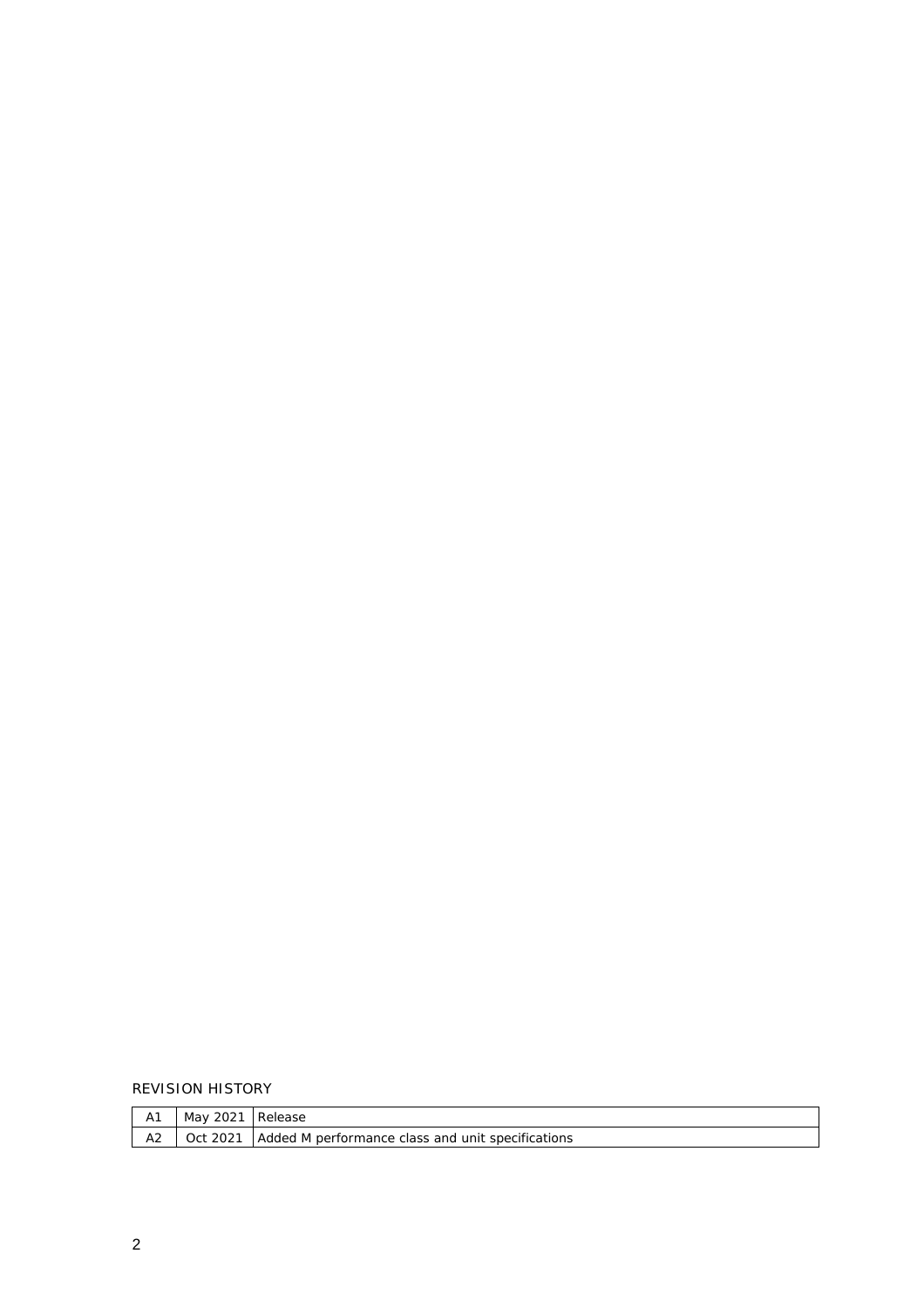# Table of Contents

| 3.1 |  |
|-----|--|
| 3.2 |  |
| 3.3 |  |
|     |  |
| 4.1 |  |
| 4.2 |  |
|     |  |
|     |  |
| 51  |  |
|     |  |
|     |  |
|     |  |
|     |  |
|     |  |
|     |  |
| 5.3 |  |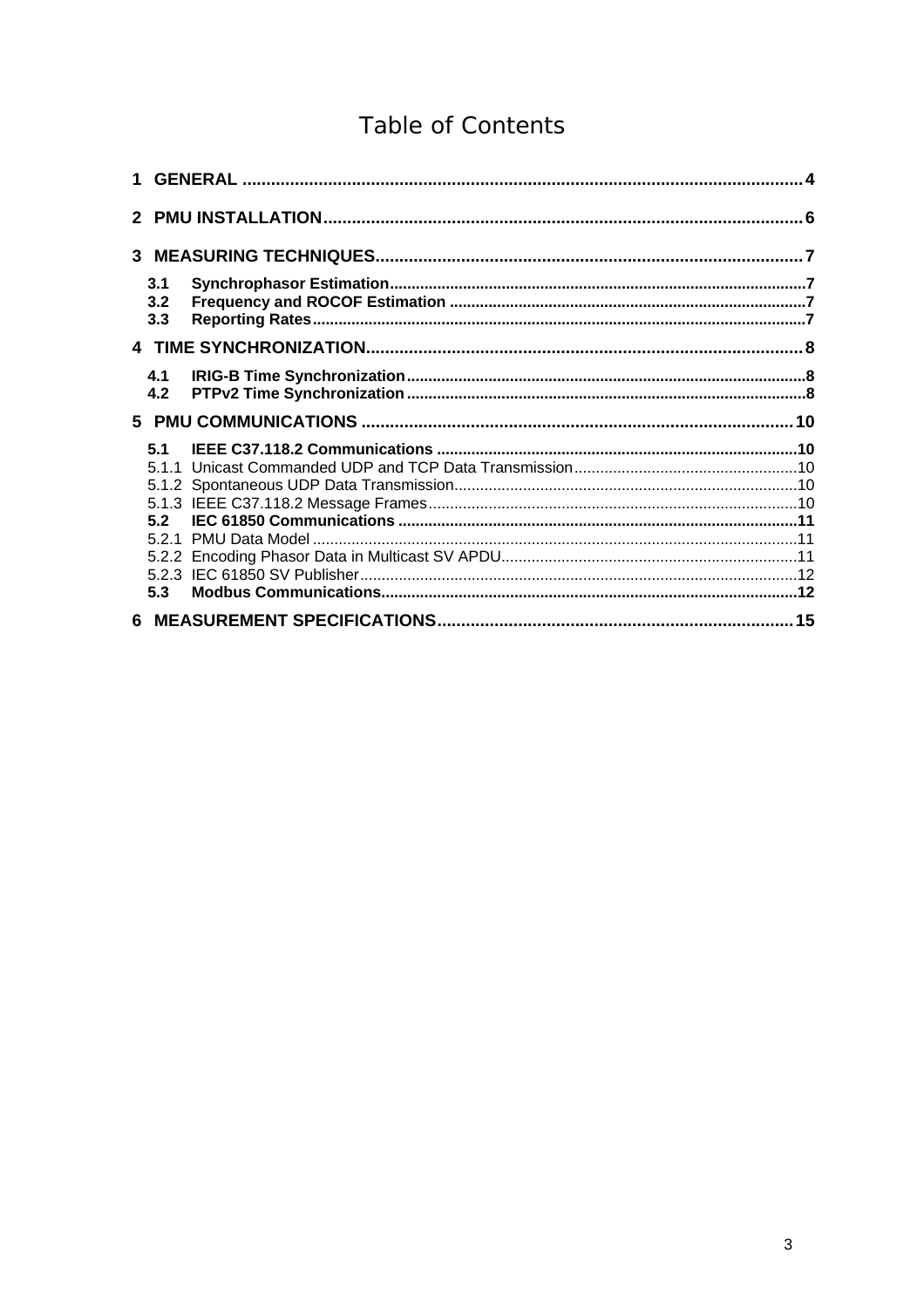# <span id="page-3-0"></span>1 General

This document describes the operation of the PM180 phasor measurement unit (PMU). For details on setting up the PMU and its communication options, see the product documentation listed below. Use the supplied PAS software tool to configure the PMU options in your device.

The PM180 phasor measurement unit provides synchrophasor and frequency measurements compliant with the IEEE C37.118.1/1a and IEC/IEEE 60255-118-1:2018 P and M performance classes, and real-time cyclic exchange of synchrophasor data with the substation phasor data concentrator (PDC) based on the IEEE C37.118.2 synchrophasor data transfer protocol or via the IEC 61850-9-2 sampled values (SV) service.

PMU features:

- IEEE C37.118.1-2011, IEEE C37.118.1a-2014 and IEC/IEEE 60255-118-1:2018 P and M class performance compliance
- IEEE C37.118.1 three-phase voltage and current phasor measurements synchronized to a common UTC time reference, e.g. GPS
- IEEE C37.118.1 synchronous frequency and rate of change of frequency (ROCOF) measurements
- Clock synchronization to a common UTC time reference using an IRIG-B timecode source or an IEEE 1588 PTPv2 master clock source
- IEEE C37.118.2 commanded client-server UDP and TCP data transmission and spontaneous UDP data transmission over IP protocol
- Optional IEEE C37.118.2 frame extensions with analog data (total active, reactive and apparent power and power factor) and digital status data (up to 32 inputs)
- Streaming of phasor data over Ethernet using the IEC 61850-9-2 multicast sampled value (SV) service with IEEE C37.118.2 compliant mapping of synchrophasor data upon IEC 61850-9-2 and IEC 61850-90-5 guidelines

Reference documents:

IEEE Std C37.118.1-2011, IEEE Standard for Synchrophasor Measurements for Power Systems

IEEE Std C37.118.1a-2014, IEEE Standard for Synchrophasor Measurements for Power Systems, Amendment 1: Modification of Selected Performance Requirements

IEEE Std C37.118.2-2011, IEEE Standard for Synchrophasor Data Transfer for Power Systems

IEC/IEEE 60255-118-1:2018, Measuring relays and protection equipment – Part 118-1: Synchrophasor for power systems – Measurements

IEC/TR 61850-90-5:2012, Communication networks and systems for power utility automation – Part 90-5: Use of IEC 61850 to transmit synchrophasor information according to IEEE C37.118

Product documentation:

BG0521 PM180 Installation Manual

BG0525 PM180 Operation Manual

BG0627 PM180 IEEE C37.118.2 Reference Guide

BG0523 PM180 IEC 61850 Reference Guide

BG0527 PM180 Modbus Reference Guide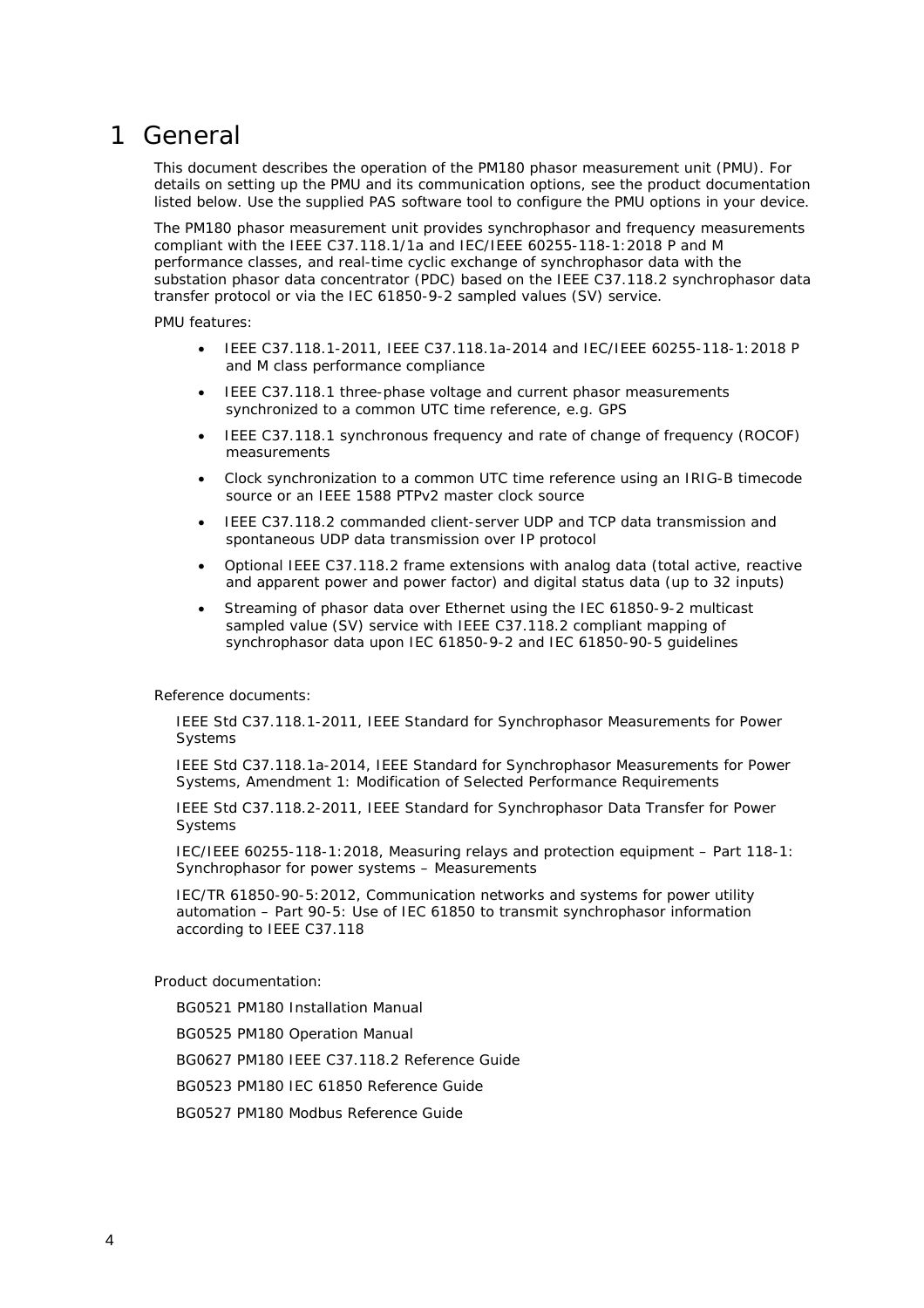Definitions and acronyms:

Phasor - a complex equivalent of a sinusoidal wave quantity such that the complex modulus is the cosine wave amplitude, and the complex angle (in polar form) is the cosine wave phase angle

Synchrophasor - a phasor calculated from data samples using a standard time signal as the reference for the measurement

APDU - application protocol data unit

APPID - application identifier

ASDU - application service data unit

ASN.1 - Abstract syntax notation number one

BER - ASN.1 basic encoding rules

PDC – phasor data concentrator

PMU – phasor measurement unit

SV - sampled value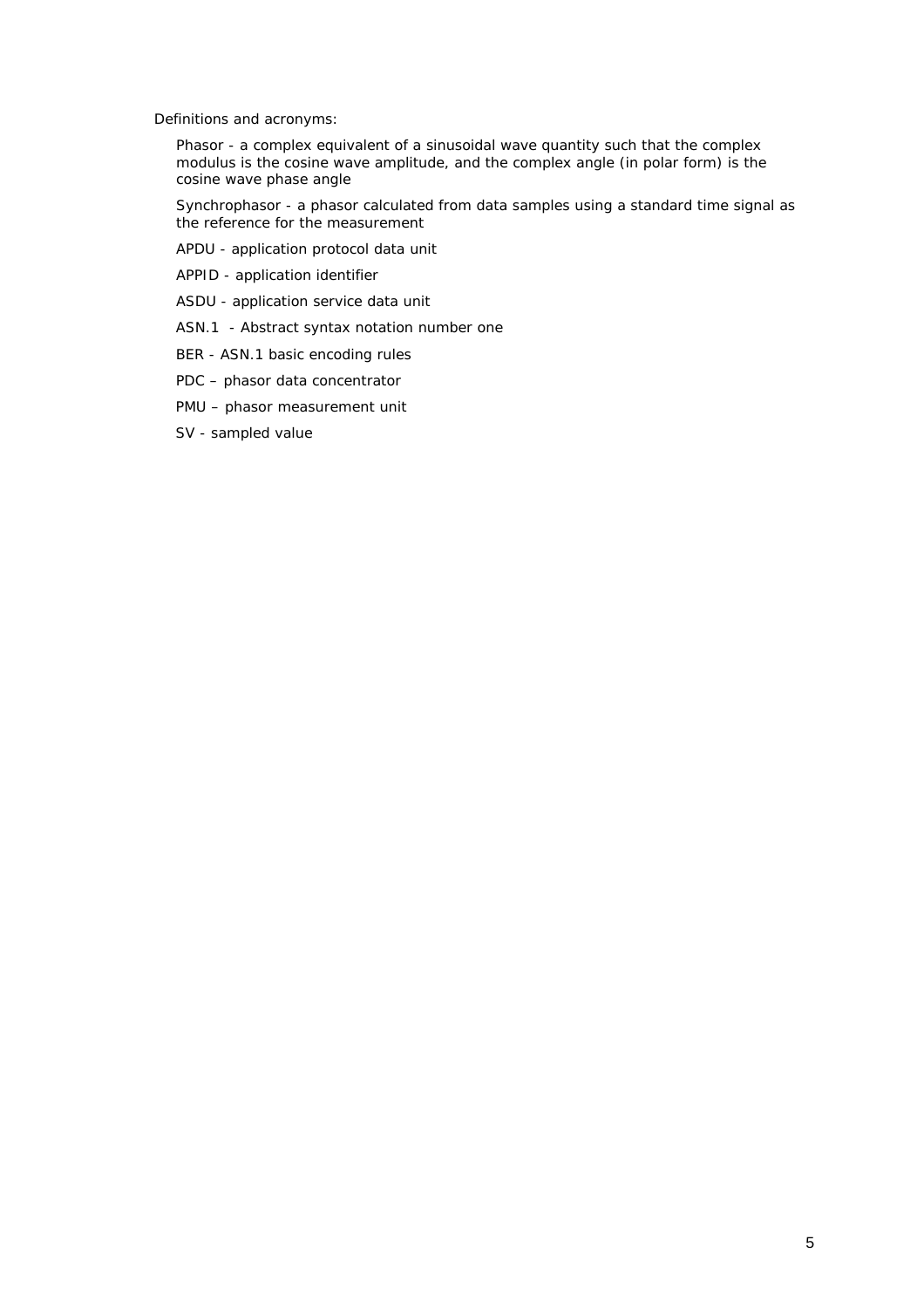# <span id="page-5-0"></span>2 PMU Installation

The PMU is implemented as an add-on card integrated in one assembly with the fast transient recorder module.

The PMU module may be located in any of the PM180 expansion slots.

Input voltages must be connected to the module terminals V1, V2, V3 and VN. Current signals are delivered from the common AC inputs via the PM180 backplane. Follow common grounding rules in the PM180 Installation Manual.

**NOTE: Make sure you have the correct ABC phase sequence as frequency measurements are based on positive sequence signals. If you are using reverse CBA phase order, make the appropriate adjustment in the PM180 Basic Setup, otherwise the unit will not be able to measure frequency.** 

If an IRIG-B time source is used for UTC time synchronization, connect the IRIG-B signal wires to the 1pps/CM terminals on the PM180 CPU module.

In case the IEEE 1588 master clock is used as UTC source, connect the network cable directly to the PMU IEEE 1588 Ethernet port.

#### **NOTE: The IEEE 1588 PMU port must be connected to an IEEE 1588 grandmaster clock through a PTPv2 peer-to-peer transparent clock switch compliant with IEEE Std 1588-2008.**

PMU operation is indicated by the "PMU OK" LED on the front of the PMU, which flashes yellow ones a second when the PMU clock is not in sync with the UTC/IRIG-B clock, and flashes green when synchronized.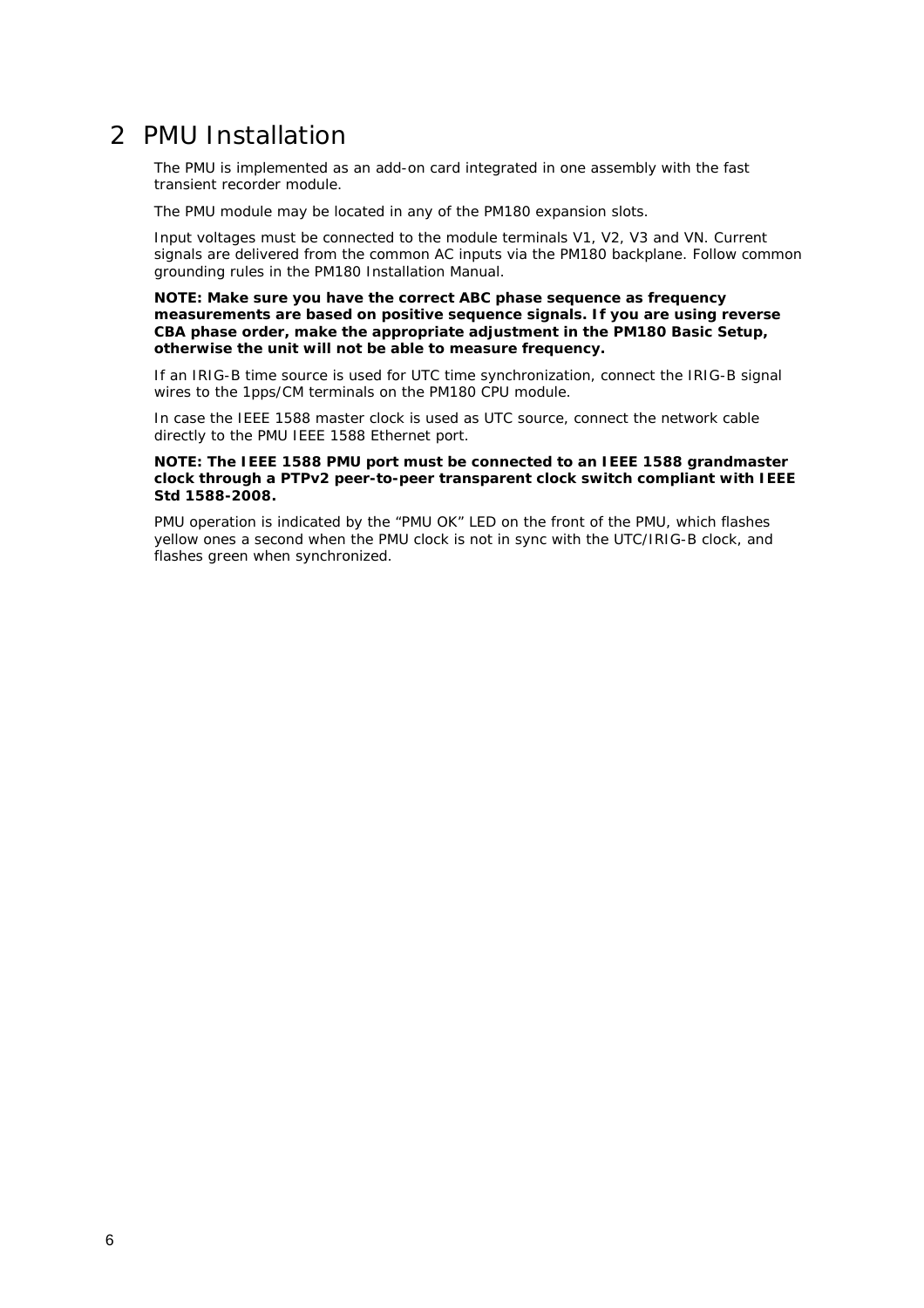# <span id="page-6-0"></span>3 Measuring Techniques

## **3.1 Synchrophasor Estimation**

<span id="page-6-1"></span>The PMU calculates and reports synchrophasor estimates as defined and described in IEEE C37.118.1 Clause 4.

The estimates include three-phase voltage and current synchrophasors calculated from the input signal waveforms synchronized to an absolute time reference, followed by complex multiplication with the nominal frequency carrier, i.e., multiplication of the input by the quadrature oscillator (sine and cosine).

All measurements are made on a common time base and related to the system nominal frequency, so the phase angle measurements are directly comparable. Differences in the actual frequency are included in the phase angle estimation. A precise time reference clock is used to provide the UTC time to determine the phase angle*.*

## **3.2 Frequency and ROCOF Estimation**

<span id="page-6-2"></span>The frequency is computed as the first derivative of the synchrophasor phase angle, and ROCOF is computed as the second derivative of the same phase angle.

The frequency and ROCOF estimates are based on positive sequence synchrophasors calculated using the symmetrical components transformation. Since phase angle changes relative to the difference between the actual frequency and the nominal frequency, this approach yields the offset from nominal.

## **3.3 Reporting Rates**

<span id="page-6-3"></span>The PMU supports data reporting at sub-multiples of the nominal system frequency. The actual reporting rate is user selectable.

The available rates are listed in the following table.

#### **Table 3‐1 PMU reporting rates**

| System frequency           |  | 50 Hz |  |  |  | 60 Hz               |  |  |  |  |  |  |  |  |  |  |  |  |
|----------------------------|--|-------|--|--|--|---------------------|--|--|--|--|--|--|--|--|--|--|--|--|
| Reporting rates (frames/s) |  |       |  |  |  | 1125102601121345611 |  |  |  |  |  |  |  |  |  |  |  |  |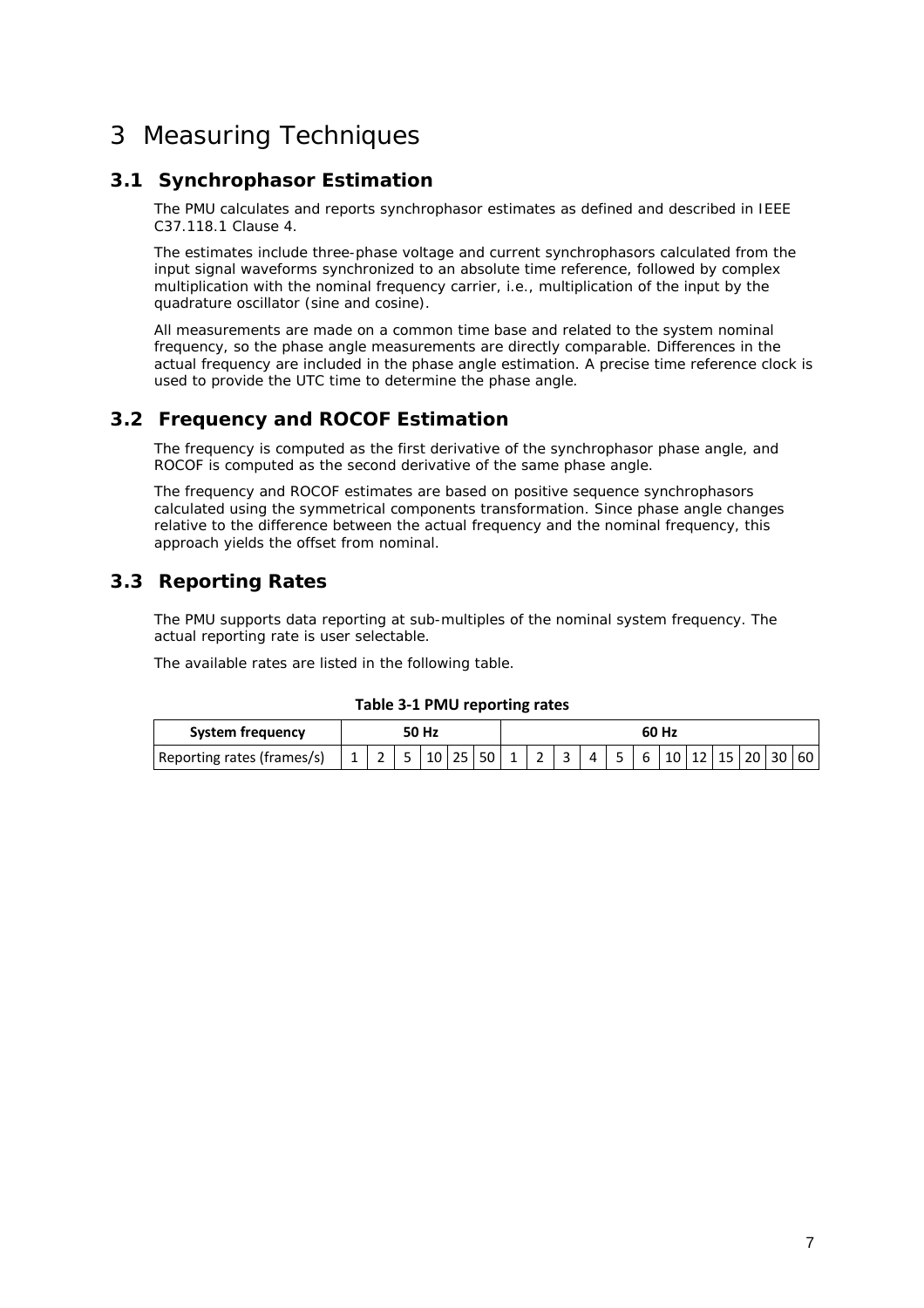# <span id="page-7-0"></span>4 Time Synchronization

The PMU must be connected to a reliable and accurate GPS time source, that can provide time traceable to UTC so all measurements are synchronized to UTC time with accuracy sufficient to meet the requirements of IEEE C37.118.1.

The PMU clock can be synchronized to UTC using an IRIG-B timecode source or an IEEE 1588 PTPv2 master clock source.

## **4.1 IRIG-B Time Synchronization**

<span id="page-7-1"></span>When using an external IRIG-B time source, connect the IRIG-B signal wires to the 1pps/CM terminals on the PM180 CPU module.

The PM180 IRIG-B port uses an unmodulated (pulse-width coded) timecode signal (unbalanced 5V level) according to the IRIG 200-04 standard. It supports B000/B001 and B004/B005 timecode formats with time code extentions specified for the IRIG-B profle in Annex D of IEEE Std C37.118.1-2011.

The PMU IRIG-B port can synchronize to the IRIG-B timecode source with sub-microsecond accuracy.

To enable the IRIG-B port as a UTC source, select the IRIG-B time synchronization option in the IEEE C37.118.2 setup (see the PM180 IEEE C37.118.2 Reference Guide for details).

NOTE: The "PMU OK" LED on the PMU module flashes yellow ones a second when the PMU clock is not in sync with the UTC/IRIG-B clock, and flashes green when synchronized.

### **4.2 PTPv2 Time Synchronization**

<span id="page-7-2"></span>To use the IEEE 1588 master clock as UTC source, your PMU must be provided with the IEEE 1588 Ethernet port.

#### **The IEEE 1588 PMU port must be connected to an IEEE 1588 grandmaster clock through a PTPv2 peer-to-peer transparent clock switch compliant with IEEE Std 1588-2008.**

The IEEE 1588 PMU port implements the ordinary PTPv2 clock, complying with the IEEE Std 1588-2008 standard, and uses the following PTP profile:

- 1. PTP version 2.
- 2. PTP transport over Layer 2 Ethernet (IEEE 802.3), IEEE 1588-2008, Annex F.
- 3. Multicast addressing.
- 4. Peer-to-peer (P2P) path delay measurement mechanism.
- 5. Capable of working with one-step and two-step master clocks.
- 6. Responds to peer path delay requests with two-step peer delay responses (Pdelay\_Resp, Pdelay\_Resp\_Follow\_Up messages).

The IEEE 1588 PMU port can synchronize to the PTP grandmaster clock with sub-microsecond accuracy, which can be degraded by network topology, PTP switch accuracy, or transmission media asymmetry.

To enable the IEEE 1588 port as UTC source, select the IEEE 1588 time synchronization option in the IEEE C37.118.2 setup, and configure the port network addresses (see the PM180 IEEE C37.118.2 Reference Guide for details).

NOTE: The "PMU OK" LED on the PMU module flashes yellow ones a second when the PMU clock is not in sync with the IEEE 1588 grandmaster clock, and flashes green when synchronized.

The PMU comes with a Telnet server that can be used to check the PMU clock status and time accuracy. Connect with a Windows Telnet client to the PMU using the IP address of the IEEE 1588 PMU port, login with the password "1588" and enter "ptp". [Figure](#page-8-0) 4-1 shows an example of the PMU clock status printout.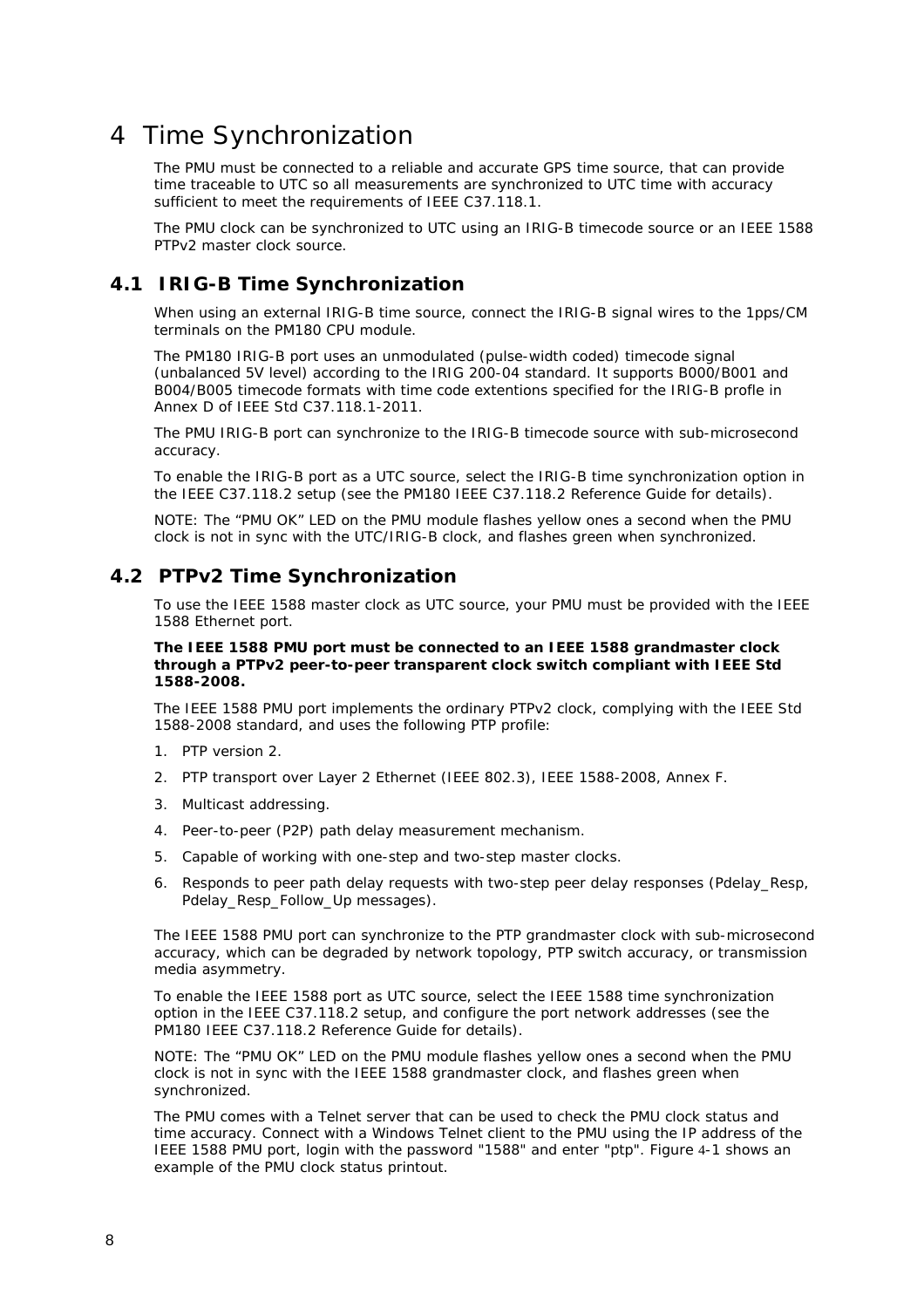| <b>BBB</b> Telnet 192.168.0.204      |                                   |  | $\times$ |
|--------------------------------------|-----------------------------------|--|----------|
| grandmaster identifier               | <b>DFLT</b>                       |  | Α        |
| grandmaster_priority_1               | 128                               |  |          |
| grandmaster_priority_2               | 128                               |  |          |
| grandmaster_clock_class              | 6                                 |  |          |
| grandmaster_clock_variance           | 18465                             |  |          |
| grandmaster_clock_accuracy           | 0x21, time accurate within 100 ns |  |          |
| ptp timescale                        | true                              |  |          |
| time traceable                       | true                              |  |          |
| current utc offset                   | 37                                |  |          |
| utc offset valid                     | true                              |  |          |
| leap 59                              | false                             |  |          |
| leap 61                              | false                             |  |          |
| epoch number                         | 0                                 |  |          |
| last sync sequence number            | 197                               |  |          |
| last_origin_timestamp                | 1614233543.259591937 s TAI        |  |          |
|                                      | 2021-02-25 06:11:46 UTC           |  |          |
| PMU clock                            |                                   |  |          |
| ----------                           |                                   |  |          |
| port state                           | <b>SLAVE</b>                      |  |          |
| port clock identity                  | 00:05:f0:ff:fe:f0:00:05           |  |          |
| port id                              | 1                                 |  |          |
| port_subdomain_number                | ø                                 |  |          |
| last pdelay request sequence number  | 65                                |  |          |
| last pdelay response sequence number | 65                                |  |          |
| peer_mean_path_delay                 | $25$ ns                           |  |          |
| offset from master                   | $-17$ ns                          |  |          |
| clock status                         | locked to a UTC source            |  |          |
|                                      |                                   |  |          |

<span id="page-8-0"></span>**Figure 4‐1 PMU PTP clock status information**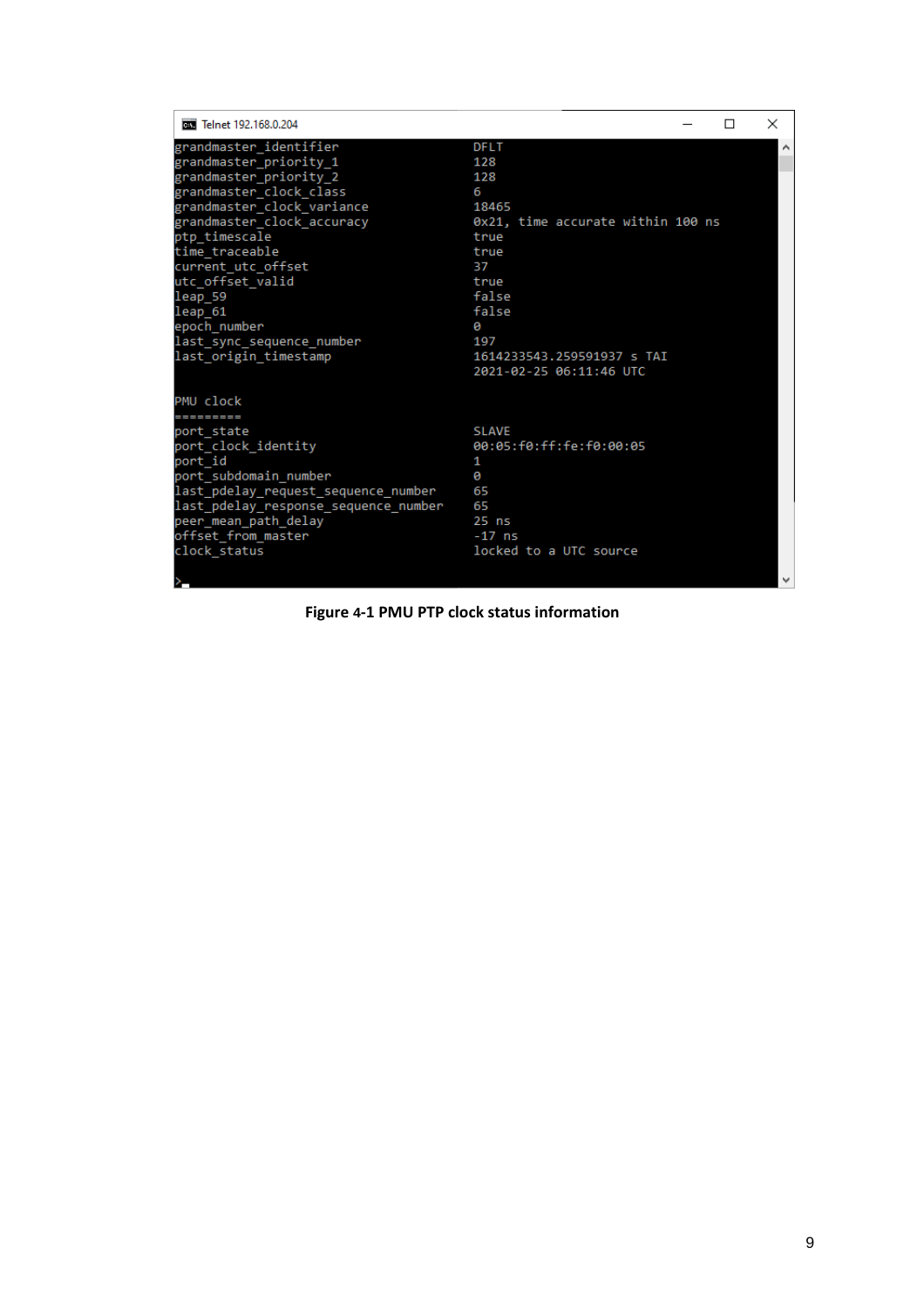# <span id="page-9-0"></span>5 PMU Communications

### **5.1 IEEE C37.118.2 Communications**

<span id="page-9-1"></span>The PMU IEEE C37.118.2 protocol implementation is user configurable, making it easy to adapt for use in different installations. See the PM180 IEEE C37.118.2 Reference Guide for more details on operating and configuring IEEE C37.118.2.

To keep maximum interoperability with phasor data concentrators (PDC) and controlling stations, the PM180 supports all standard frame types for synchrophasor data interrogation and streaming.

The synchrophasor data is transmitted at a programmable reporting rate of 1 to 60 frames per second at sub-multiples of the nominal power line frequency.

The data stream ID number assigned to the PMU via the IEEE C37.118.2 setup uniquely identifies a synchrophasor data stream. Only requests with the matching data stream ID are responded by the PMU.

#### **5.1.1 Unicast Commanded UDP and TCP Data Transmission**

<span id="page-9-2"></span>Commanded data transmission must be explicitly turned on by a command sent by a client to receive synchrophasor data via a unicast UDP or TCP connection.

The PM180 PMU provides 5 data streaming slots for continuous streaming synchrophasor data via unicast UDP or/and TCP connections.

#### **5.1.2 Spontaneous UDP Data Transmission**

<span id="page-9-3"></span>Spontaneous synchrophasor data transmission is explicitly enabled and disabled by the user via the IEEE C37.118.2 setup. The destination UDP port and IP address are configurable.

Spontaneous UDP data transmission operates in unicast, multicast or broadcast mode depending on the specified destination IP address.

#### **5.1.3 IEEE C37.118.2 Message Frames**

#### <span id="page-9-4"></span>**Data Frames**

Synchrophasor data frames transmit a time stamped set of measurements that normally include three voltage and three current phasors, frequency deviation from the nominal power line frequency and the rate of change of frequency.

The IEEE C37.118.2 data frame format is user configurable. In addition, the data frame can be expanded to contain power information (total active, reactive and apparent power, and power factor) and digital input status information (up to 32 inputs can be included).

Phasor data can be sent in rectangular coordinates format (real and imaginary parts of a complex magnitude) or in polar coordinates (magnitude and angle). The phasor and frequency data can be represented in 32-bit IEEE floating-point format or as 16-bit scaled integer numbers. In case of using integer format, the data conversion factors are provided via the IEEE C37.118.2 configuration frames.

#### **Configuration Frames**

IEEE C37.118.2 configuration frames provide information about the synchrophasor data stream in binary format. The PM180 PMU supports two mandatory configuration frames CFG-1 and CFG-2. The optional CFG-3 frame introduced by IEEE C37.118.2-2011 is not implemented.

The configuration frame contents correspond to the specification given by IEEE C37.118.2.

#### **Header Frame**

A header frame gives information about the synchrophasor data stream in human-readable format.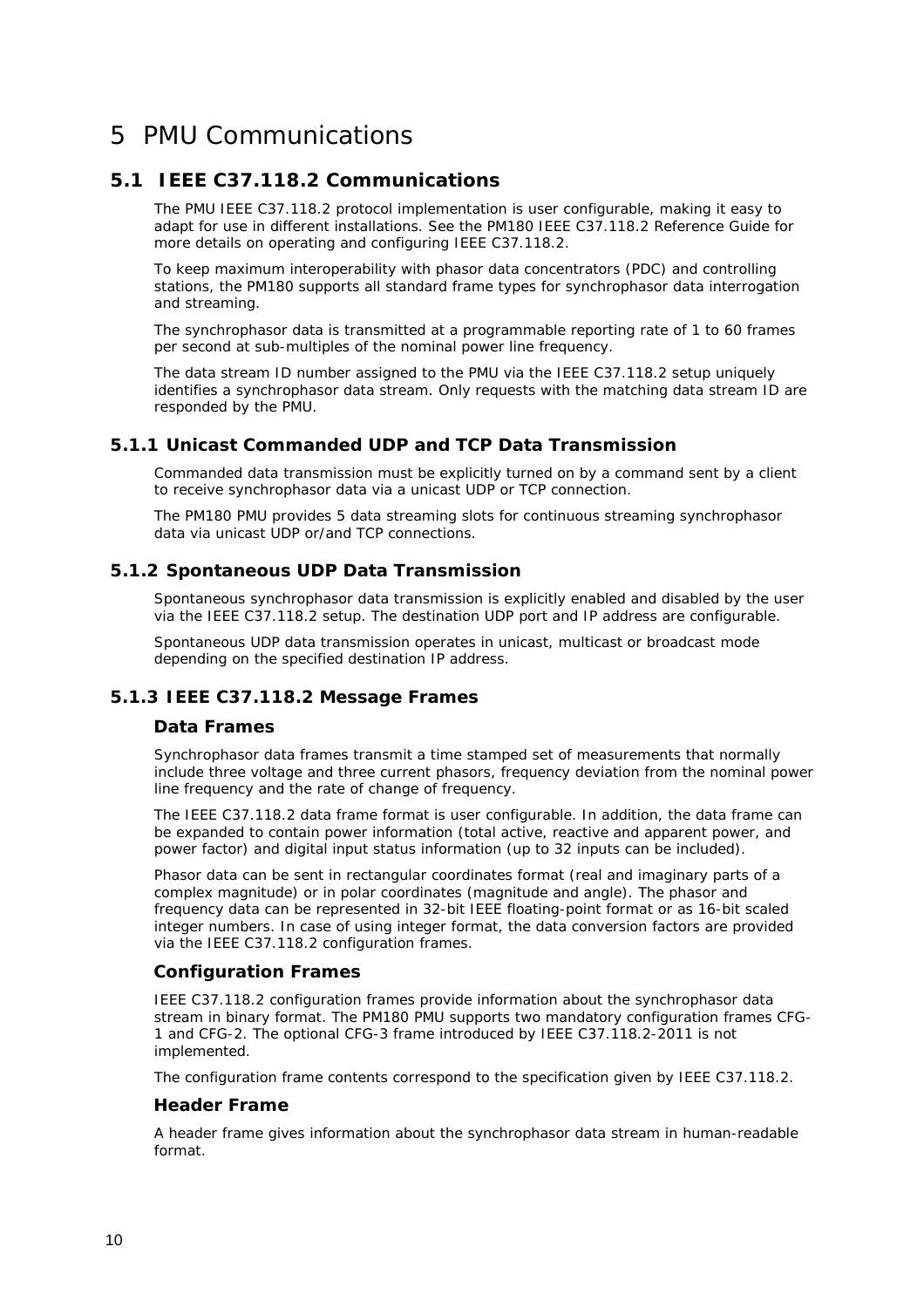### <span id="page-10-0"></span>**5.2 IEC 61850 Communications**

#### **5.2.1 PMU Data Model**

<span id="page-10-1"></span>Synchrophasor data transfer in the context of IEC 61850 uses IEEE C37.118 to IEC 61850 mapping mechanism defined in IEC 61850-90-5.

PMU is modeled as a dedicated logical device within the PM180 IED. The detailed PMU data model is shown as a part of the ICD definition file provided with your device.

The PMU logical device is responsible for the publishing of the synchrophasor measurements as defined in IEEE C37.118.2. It includes:

a) MMXU measurement logical node that represents voltage and current synchrophasor data, frequency and ROCOF measurements; the new data object of HzRte is added to the MMXU logical node to accommodate the ROCOF data.

b) LTIM time management logical node that gives indication of the local time configuration and status, like offset of local time from UTC and the flag indicating if daylight saving time is in effect.

c) LTMS time master supervision logical node that is used for supervision of the time synchronization function; it indicates the current time source and time synchronization status according to IEC 61850-9-2.

#### **5.2.2 Encoding Phasor Data in Multicast SV APDU**

<span id="page-10-2"></span>IEEE C37.118.2 synchrophasor data stream is mapped to IEC 61850-9-2 sampled values APDU (application protocol data unit). The sampled values dataset is user configurable. Encoding of the sampled values APDU frame is shown in [Figure](#page-10-3) 5-1.



<span id="page-10-3"></span>**Figure 5‐1 Encoding of the SV APDU frame and synchrophasor data**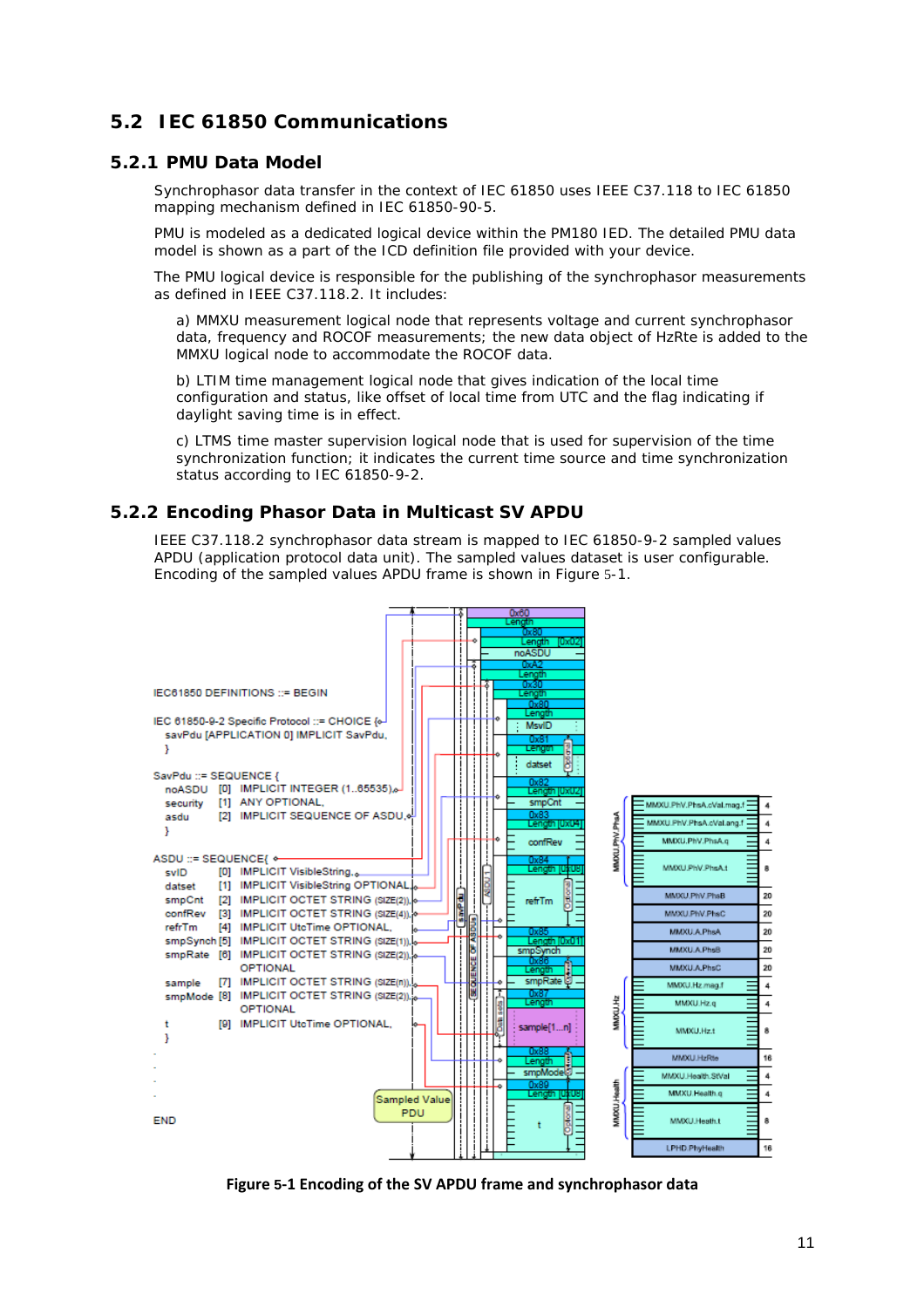The APDU contains a single ASDU (application service data unit), which is encoded using ISO/IEC 8825-1 ASN.1 basic encoding rules (BER) with context-specific field tag octets listed in IEC 61850-9-2, Table 14.

Unlike other APDU attributes, a sequence of sampled phasor data is encoded as a compact block without ASN.1 tag triplets. The dataset members are encoded in their basic forms using fixed-length basic data type encoding rules listed in IEC 61850-9-2 Table 15.

The following picture shows an example of the multicast sampled values frame that carries a synchrophasor data stream over an Ethernet LAN.

| Analyze<br>File<br>Edit<br>View<br>Go<br>⊆apture                                                                                                                                                                                                                                                                                                                                                                                                                                                                                                                                                                                                                                                                                                              | Statistics Telephony Tools<br>Internals<br>Help                                                                                                                                                                                                                                                                                                                                                                                                                                                                                                                                                                                                                                                                                              |
|---------------------------------------------------------------------------------------------------------------------------------------------------------------------------------------------------------------------------------------------------------------------------------------------------------------------------------------------------------------------------------------------------------------------------------------------------------------------------------------------------------------------------------------------------------------------------------------------------------------------------------------------------------------------------------------------------------------------------------------------------------------|----------------------------------------------------------------------------------------------------------------------------------------------------------------------------------------------------------------------------------------------------------------------------------------------------------------------------------------------------------------------------------------------------------------------------------------------------------------------------------------------------------------------------------------------------------------------------------------------------------------------------------------------------------------------------------------------------------------------------------------------|
| æ<br>×<br>$\odot$<br>⚫                                                                                                                                                                                                                                                                                                                                                                                                                                                                                                                                                                                                                                                                                                                                        | $\mathfrak{A}\subset \mathfrak{A}$<br>阡<br><b>DA</b><br>M<br>H<br>$\Box$<br>չ<br>巨<br>否                                                                                                                                                                                                                                                                                                                                                                                                                                                                                                                                                                                                                                                      |
| eth.dst==01:0c:cd:04:01:ff<br>Filter:                                                                                                                                                                                                                                                                                                                                                                                                                                                                                                                                                                                                                                                                                                                         | $\checkmark$<br>Expression<br>Clear<br>Apply<br>Save                                                                                                                                                                                                                                                                                                                                                                                                                                                                                                                                                                                                                                                                                         |
| E IEC61850 Sampled Values<br>APPID: 0x4000<br>Length: 266<br>Reserved 1: 0x0000 (0)<br>Reserved 2: 0x0000 (0)<br>⊟ savPdu<br>noASDU: 1<br>□ seqASDU: 1 item<br><b>ELASDU</b><br>svID: C37.118-StationName-IDCode<br>smpCnt: 5<br>confRef: 1<br>refrTm: Jul 11, 2018 12:44:14.500000000 UTC<br>smpSynch: local (1)<br>smpRate: 10                                                                                                                                                                                                                                                                                                                                                                                                                              | E Frame 1589: 280 bytes on wire (2240 bits), 280 bytes captured (2240 bits) on interface 0<br>E Ethernet II, Src: Satec_00:77:ff (00:05:f0:00:77:ff), Dst: Iec-Tc57_04:01:ff (01:0c:cd:04:01:ff)<br>seqData: 42cd999a423be148000000005b45fb9e8000007442cdcccd                                                                                                                                                                                                                                                                                                                                                                                                                                                                                |
| smpMod: samplesPerSecond (1)                                                                                                                                                                                                                                                                                                                                                                                                                                                                                                                                                                                                                                                                                                                                  |                                                                                                                                                                                                                                                                                                                                                                                                                                                                                                                                                                                                                                                                                                                                              |
| 0000<br>01 ff 00 05<br>01 Oc cd 04<br>0010<br>0a<br>$00-$<br>0000<br>00 60 81<br>ff.<br>01.<br>0020<br>f6<br>1a 43 33 37 2e<br>31<br>81.<br>80.<br>0030<br>6e 4e 61 6d 65 2d<br>69.<br>6f<br>0040<br>04 00 00 00 01<br>84 08<br>00.<br>05<br>83<br>0050<br>01 86 02 00<br>0a 87<br>85<br>01<br>aa.<br>0060<br>42 3b e1 48 00 00 00 00<br>$5b$ 45<br>0070<br>cc cd 42 3b bf 7e<br>00 00<br>42 cd<br>80 00 00 74 42 cd cc cd<br>0080<br>0090<br>5b 45 fb 9e 80 00 00 74<br>00a0<br>00 00 00 00 5b 45 fb 9e<br>00b0<br>41 b2 66 67 00 00 00 00<br>00c0<br>42 32 a9 fc 4e 85 18 bb<br>00d0<br>80 00 00 74 00 00 00 00<br>00e0<br>80 00 00 74 00 00 00 00<br>00f0<br>80 00 00 74 00 00 00 01<br>0100<br>86 8c 04 aa 00 00 00 01<br>0110<br>86 8c 04 aa 88 02 00 01 | f0 00 77 ff 88 ba<br>40 00<br>. @ .<br>01<br>01<br>a2<br>f9 30<br>80<br>81<br>. 0<br>31<br>38<br>2d<br>53.<br>74 61 74<br>C37. 118–Stat<br>49 44 43 6f<br>64 65 82 02<br>ionName− ID⊂ode<br>$5b$ 45<br>fb 9e 80 00<br>$E_{\rm{+}}$<br>81<br>$b8$ 42<br><b>cd</b><br>-99.<br>-9a<br>B<br>$9e$ 80<br>00 <sub>1</sub><br>00<br>-74<br>-fb<br>B: . H.<br>1 E. t<br>00<br>5b 45 fb 9e<br>00 <sub>1</sub><br>BB;.∼ [E<br>42 3b e9 79 00 00 00 00<br>$\ldots$ tB B;.y<br>41 b3 33 33 42 32 fa e2<br> Et A.33B2.<br>80 00 00 74 41 b2<br>66 67<br>IE. .<br>5b 45 fb 9e 80 00<br>00 74<br>00 00 00 00 5b 45 fb 9e<br>00 00 00 00 5b 45 fb 9e<br>Ε.<br>00 00 00 00 5b 45 fb 9e<br>Е.<br>00 00 00 00 5b 45 fb 9e<br>Ε.<br>00 00 00 00 5b 45 fb 9e<br>Ε. |
| $\bullet$ $\blacksquare$<br>Data (sv.seqData), 184 bytes                                                                                                                                                                                                                                                                                                                                                                                                                                                                                                                                                                                                                                                                                                      | Packets: 87474 · Displayed: 69 (0.1%) · Dropped: 0 Profile: Default                                                                                                                                                                                                                                                                                                                                                                                                                                                                                                                                                                                                                                                                          |

**Figure 5‐2 Captured synchrophasor multicast sampled values frame** 

#### **5.2.3 IEC 61850 SV Publisher**

<span id="page-11-0"></span>The PM180 multicast SV publisher is responsible for publishing of the synchrophasor data over Ethernet. The SV publisher options and the sampled values dataset can be configured using the supplied PAS configuration software tool as described in the PM180 IEC 61850 Reference Guide.

### **5.3 Modbus Communications**

<span id="page-11-1"></span>Modbus communications is used to configure PMU parameters and monitor synchrophasor data measurements using the PAS configuration software tool or client software application.

The PM180 provides a dedicated synchrophasor data set listed in [Table 5-1.](#page-12-0) For convenience of monitoring and verification, synchrophasor data is given in both polar format (magnitude and angle in arc-degree) and rectangular format (real and imaginary parts of a complex magnitude).

The bitmapped PMU time quality and frame status attributes are detailed in [Table 5-2](#page-13-0) and [Table 5-3.](#page-13-1)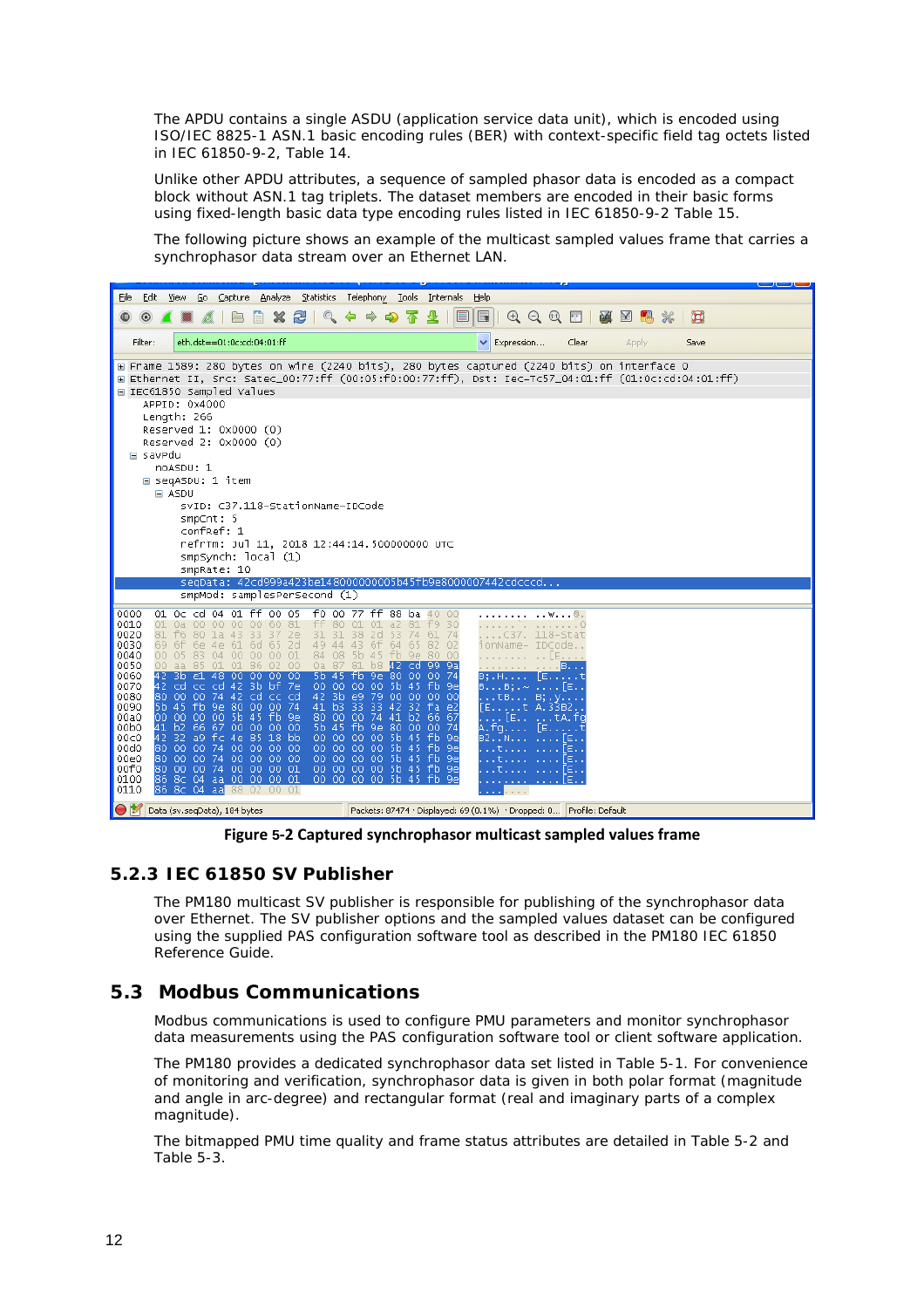See the PM180 Modbus Reference Guide for the location of the synchrophasor data registers. Refer to the PM180 Operation Manual for more information on configuring datasets for monitoring with the PAS configuration tool.

| Label             | <b>Description</b>                          |
|-------------------|---------------------------------------------|
| FrmNo             | Frame number                                |
| Тm                | Frame timestamp, UTC seconds since 1/1/1970 |
| Tmmcs             | Frame timestamp, fractional second          |
| <b>TmQual</b>     | Time quality, bitmap                        |
| <b>IDCode</b>     | Data source/stream ID number                |
| Stat              | Frame status, bitmap                        |
| <b>FREQ</b>       | Frequency deviation from nominal, Hz        |
| <b>DFREQ</b>      | Rate of change of frequency (ROCOF), Hz/s   |
| V1 mag            | V1 phasor magnitude                         |
| V1 ang            | V1 phasor angle                             |
| V2 mag            | V2 phasor magnitude                         |
| V2 ang            | V2 phasor angle                             |
| V3 mag            | V3 phasor magnitude                         |
| V3 ang            | V3 phasor angle                             |
| 11 mag            | 11 phasor magnitude                         |
| 11 ang            | 11 phasor angle                             |
| 12 mag            | 12 phasor magnitude                         |
| 12 ang            | 12 phasor angle                             |
| 13 mag            | 13 phasor magnitude                         |
| 13 ang            | 13 phasor angle                             |
| V1 Re             | V1 phasor, Real                             |
| V1 Im             | V1 phasor, Imaginary                        |
| V2 Re             | V2 phasor, Real                             |
| V2 Im             | V2 phasor, Imaginary                        |
| V3 Re             | V3 phasor, Real                             |
| V3 Im             | V3 phasor, Imaginary                        |
| <b>11 Re</b>      | 11 phasor, Real                             |
| $11 \, \text{Im}$ | I1 phasor, Imaginary                        |
| 12 Re             | 12 phasor, Real                             |
| $12 \text{ }$ lm  | 12 phasor, Imaginary                        |
| 13 Re             | 13 phasor, Real                             |
| 13 Im             | 13 phasor, Imaginary                        |

<span id="page-12-0"></span>**Table 5‐1 Modbus synchrophasor dataset**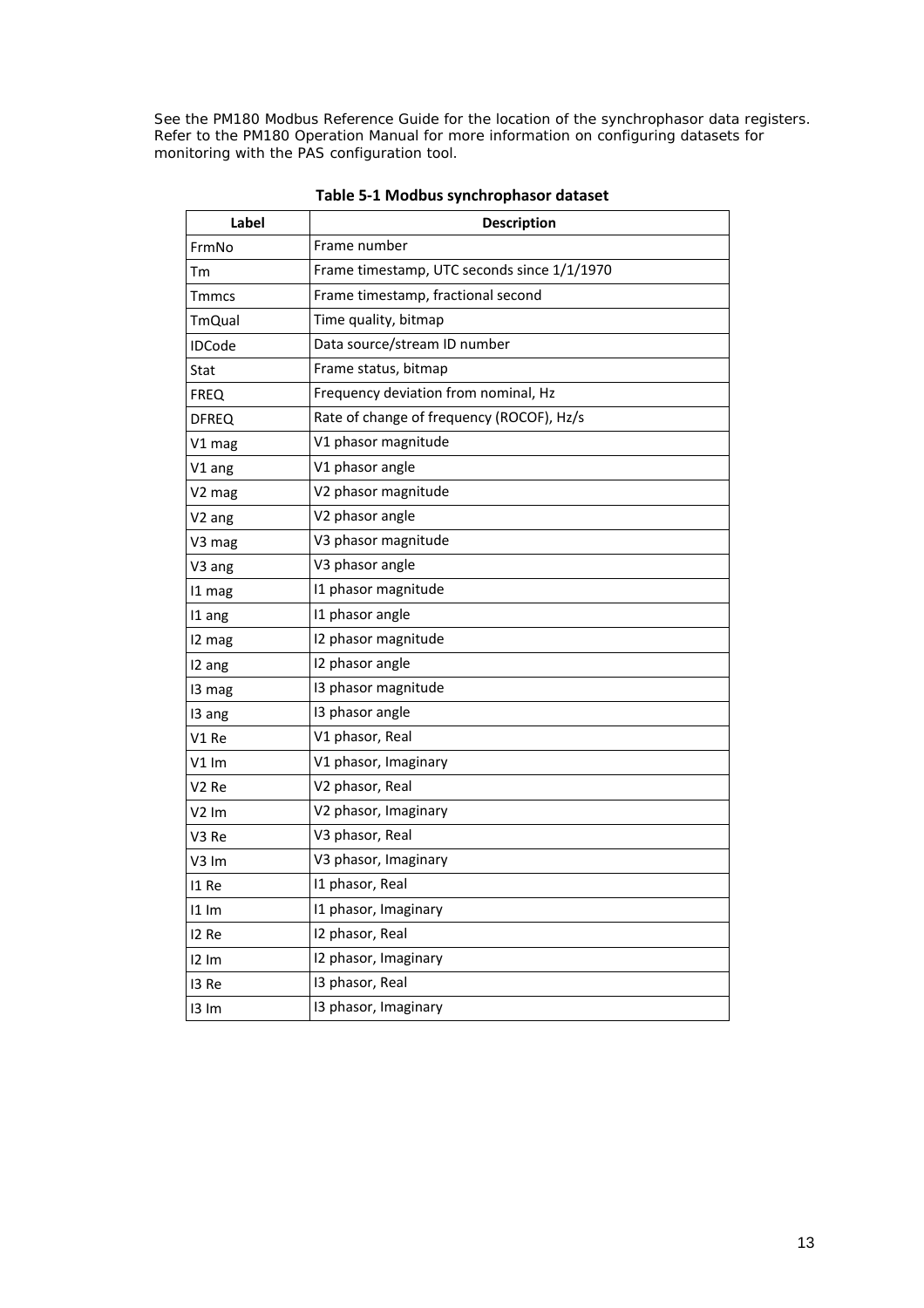## <span id="page-13-0"></span>**Table 5‐2 PMU time quality**

| <b>Bits</b> | <b>Description</b>                          |
|-------------|---------------------------------------------|
| 0:3         | OxF = clock failure, time not reliable      |
|             | $0xB = time$ within 10 s                    |
|             | $0xA =$ time within 1 s                     |
|             | $0x9 =$ time within 10 s                    |
|             | $0x8 =$ time within 0.1 s                   |
|             | $0x7 =$ time within 0.01 s                  |
|             | $0x6 =$ time within 1 ms                    |
|             | $0x5 =$ time within 0.1 ms                  |
|             | $0x4 =$ time within 0.01 ms                 |
|             | $0x3 =$ time within 100 ns                  |
|             | $0x2 =$ time within 10 ns                   |
|             | $0x1 =$ time within 1 ns                    |
|             | OxO = locked to UTC traceable source        |
| 4           | Leap second pending                         |
| 5           | Leap second occurred                        |
| 6           | Leap second direction, $0 = add$ , 1=delete |

#### <span id="page-13-1"></span>**Table 5‐3 PMU frame status**

| <b>Bits</b> | <b>Description</b>                                               |
|-------------|------------------------------------------------------------------|
| 0:3         | Trigger reason                                                   |
| 4:5         | Unlocked time:                                                   |
|             | $0 =$ sync locked or unlocked time $<$ 10 s (best quality)       |
|             | $1 =$ unlocked time $< 100$ s                                    |
|             | $2 =$ unlocked time $\leq$ 1000 s                                |
|             | $3 =$ unlocked time $> 1000$ s                                   |
| 6:8         | PMU time quality (see F39)                                       |
| 9           | $1 =$ data modified by post processing, $0 =$ otherwise          |
| 10          | Configuration change, set to 1 for 1 min to advise configuration |
|             | will change, and cleared to 0 when change effected               |
| 11          | $1 = PMU$ trigger detected, $0 = no$ trigger                     |
| 12          | Data sorting, $0 = by$ timestamp, $1 = by$ arrival               |
| 13          | $0 = PMU$ in sync with a UTC traceable time source               |
| $14 - 15$   | Data error:                                                      |
|             | $0 =$ good measurement data                                      |
|             | $1 = PMU$ error (no information about data)                      |
|             | 2 = PMU in test mode or absent data tags inserted (do not use    |
|             | values)                                                          |
|             | 3 = PMU error (do not use values)                                |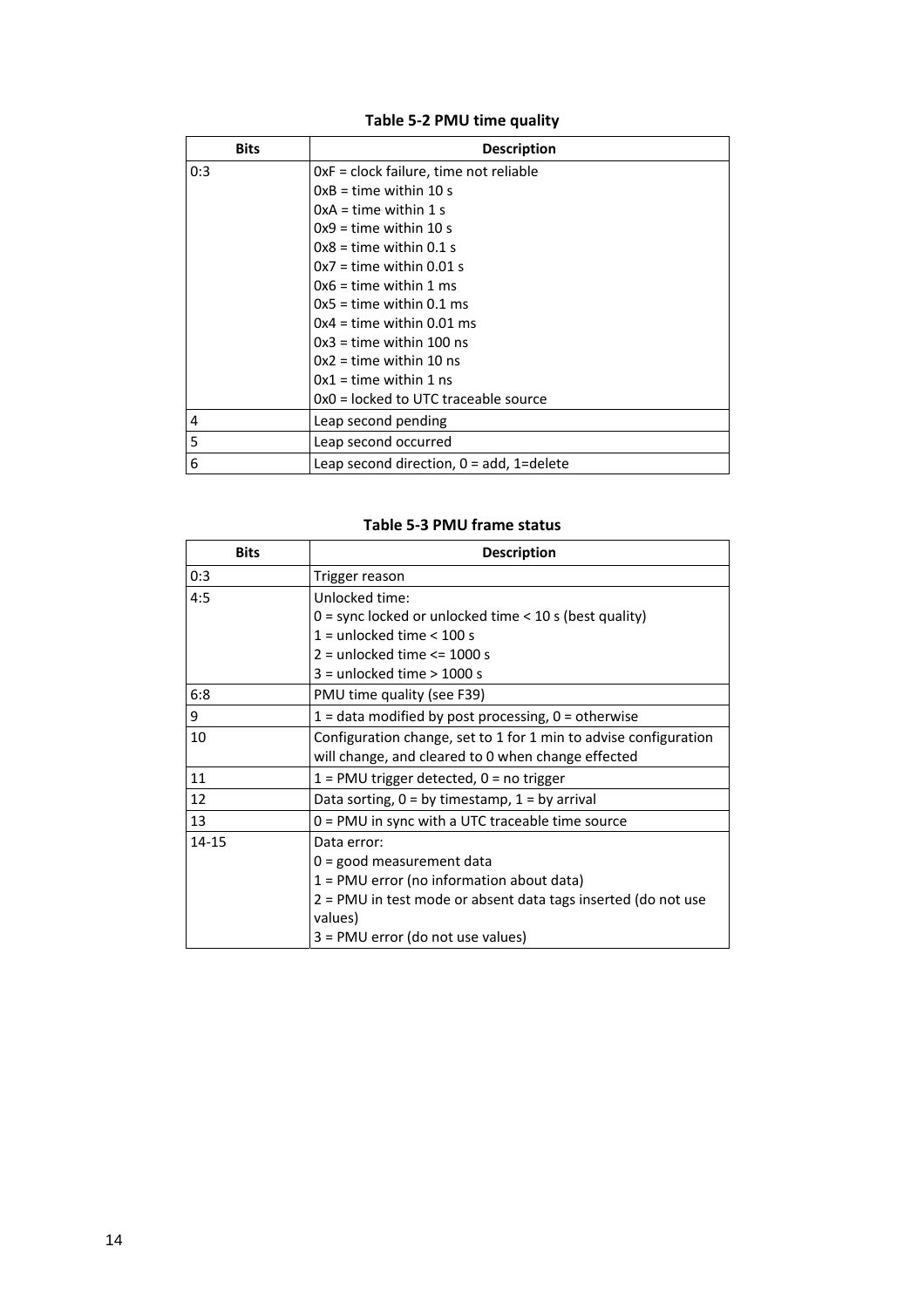# <span id="page-14-0"></span>6 Measurement Specifications

| <b>Inputs</b> | Parameter         | Value                                                 |
|---------------|-------------------|-------------------------------------------------------|
| Voltage       | Rated voltage     | 100-120 V phase-to-phase/57.7-69.3 V phase-to-neutral |
|               | Measurement range | 1-480 V phase-to-neutral                              |
| Current       | Rated current     | 1 A or 5 A (upon order)                               |
|               | Measurement range | $0.1-400$ % (4x) rated current                        |

#### **Table 6‐1 Input ratings**

### **Table 6‐2 Measured frequency range**

| Performance<br>class | <b>Nominal</b><br>frequency | Data reporting rate (Fs), frames/s       | <b>Frequency range</b> |
|----------------------|-----------------------------|------------------------------------------|------------------------|
| P                    | 50 Hz                       | 1, 2, 5, 10, 25, 50                      | $50 + (-2)$ Hz         |
|                      | 60 Hz                       | 1, 2, 3, 4, 5, 6, 10, 12, 15, 20, 30, 60 | $60 + (-2)$ Hz         |
| M                    | 50 Hz                       | 1, 2, 5, 10                              | $50 + (-2)$ Hz         |
|                      |                             | 25,50                                    | $50 + (-5)$ Hz         |
|                      | 60 Hz                       | 1, 2, 3, 4, 5, 6, 10                     | $60 + (-2)$ Hz         |
|                      |                             | 12                                       | $60 + (-2.4)$ Hz       |
|                      |                             | 15                                       | $60 + (-3)$ Hz         |
|                      |                             | 20                                       | $60 + (-4)$ Hz         |
|                      |                             | 30,60                                    | $60 + (-5)$ Hz         |

#### **Table 6‐3 P class accuracy, under steady‐state conditions (80% to 120% rated voltage, 10% to 200% rated current, at 23° C)**

| Parameter    | <b>Conditions</b>                         | Value         |
|--------------|-------------------------------------------|---------------|
| Frequency    | Over frequency range                      | $< 0.0005$ Hz |
|              | Over temperature range 0-50 °C            | $0.001$ Hz    |
| TVE, voltage | At nominal frequency                      | 0.05%         |
|              | Over frequency range                      | 0.1%          |
|              | Over temperature range 0-50 °C            | 0.2%          |
| TVE, current | At nominal frequency, > 40% rated current | 0.05%         |
|              | Over frequency range                      | 0.1%          |
|              | Over temperature range 0-50 °C            | 0.2%          |
| Phase        | At nominal frequency                      | 0.025 degree  |
|              | Over frequency range                      | 0.05 degree   |
|              | Over temperature range 0-50 °C            | 0.1 degree    |

#### **Table 6‐4 M class accuracy, under steady‐state conditions (10% to 120% rated voltage, 10% to 200% rated current, at 23° C)**

| Parameter    | <b>Conditions</b>                                             | Value         |
|--------------|---------------------------------------------------------------|---------------|
| Frequency    | At nominal frequency, > 40% rated voltage                     | $< 0.0005$ Hz |
|              | Over frequency range                                          | $0.001$ Hz    |
|              | Over temperature range 0-50 °C                                | $0.001$ Hz    |
| TVE, voltage | At nominal frequency, > 60%/50Hz, > 40%/60Hz rated<br>voltage | 0.05%         |
|              | Over frequency range                                          | 0.1%          |
|              | Over temperature range 0-50 °C                                | 0.2%          |
| TVE, current | At nominal frequency, > 40% rated current                     | 0.05%         |
|              | Over frequency range                                          | 0.1%          |
|              | Over temperature range 0-50 °C                                | 0.2%          |